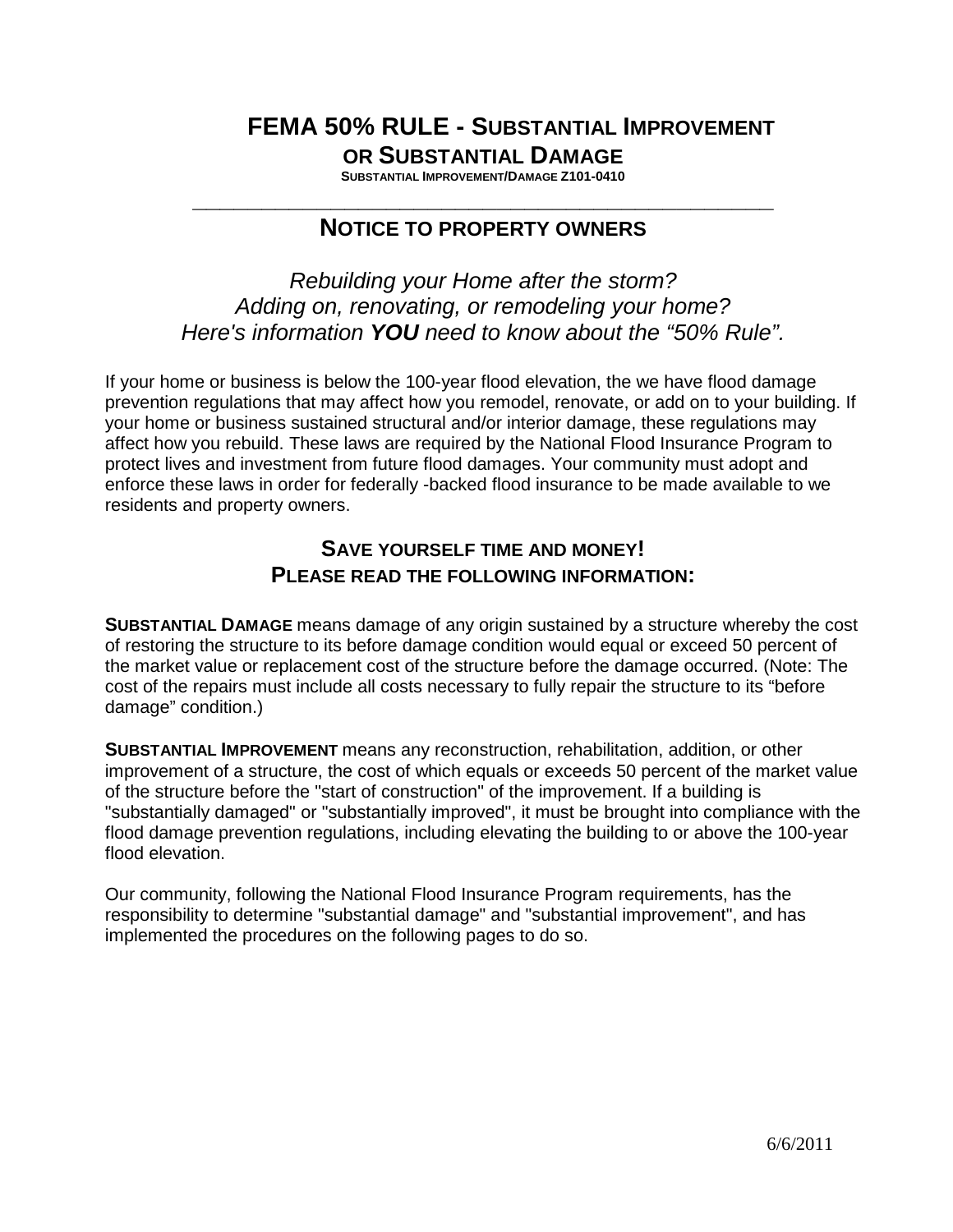### **NOTICE TO PROPERTY OWNERS (CONTINUED)**

**\_\_\_\_\_\_\_\_\_\_\_\_\_\_\_\_\_\_\_\_\_\_\_\_\_\_\_\_\_\_\_\_\_\_\_\_\_\_\_\_\_\_\_\_\_\_\_\_\_\_\_\_\_\_**

We will use the assessed value of your structure (excluding the land) recorded by the Property Appraiser's Office. If you disagree with the Property Appraiser's valuation of the structure, you may engage a property appraiser licensed by the State of Florida to submit a comparable property appraisal for the total market value of the structure.

You must obtain and submit to us a detailed and complete cost estimate for the addition, remodeling, reconstruction or for repair of all the damages sustained by your home, prepared and signed by a licensed general contractor. The contractor must sign an affidavit indicating that the cost estimate submitted includes all damages or all improvements to your home, not just structural. The signed contract document must be submitted with your application. If the owner is acting as his or her own contractor, the owner is responsible for submitting the cost estimate, and providing documentation, including subcontractor bids, to document the cost estimate.

We will evaluate the cost of improvements or repairs and determine if they are fair and reasonable. For damage repairs, pre-storm prices and rates will be utilized. The cost of improvements or repairs does not include items not considered a permanent part of the structure. (i.e., plans, surveys, permits, sidewalks, pools, screens, sheds, gazebos, fences, etc.-- see attached copy).

If your home is determined to have "substantial damage" or is proposed to be "substantially improved", then an elevation certificate must be submitted to us to determine the lowest floor elevation. Garages and carports are not considered to be the "lowest floor".

If the lowest floor is below the 100-year flood elevation, the building must be elevated to, or above, that level. Likewise, all electrical and mechanical equipment (heating and cooling, etc.), bathrooms, and laundry rooms must be elevated to, or above, the 100-year flood level. Only parking, building access and limited, incidental storage is allowed below the flood level. Non-residential buildings may be "flood-proofed" instead of being elevated.

If the lowest floor of the structure, including electrical and mechanical equipment and bathroom are already above the 100-year flood elevation, the building can be repaired and reconstructed without having to comply with the fifty percent (50%) rule.

Building plans must be prepared to show how the building is to be elevated. If located in a V-zone, Coastal High Hazard Area, or if the building is to be flood-proofed, these plans must be prepared and certified by a registered professional engineer or architect. Certificates for this purpose are available from the Building and Zoning Department.

#### IMPORTANT NOTE ON DONATED MATERIALS AND VOLUNTEER LABOR:

The value placed on materials should be equal to the actual or estimated cost of all materials to be used. Where materials or servicing equipment are donated or discounted below normal market values, the value should be adjusted to an amount equivalent to that estimated through normal market transaction.

Self or Volunteer Labor: The value placed on labor should be equal to the actual or estimated labor charge for repairs of all damages sustained the structure. Where non-reimbursed (volunteer) labor is involved, the value of the labor should be estimated based on applicable minimum hourly wage scales for the type of construction work to be completed. Our permitting official based on his/her professional judgment and knowledge of local/regional wage scales can provide additional guidance to determine reasonable labor rates for professional trades (i.e. electricians, plumbers, block masons, framing, HVAC).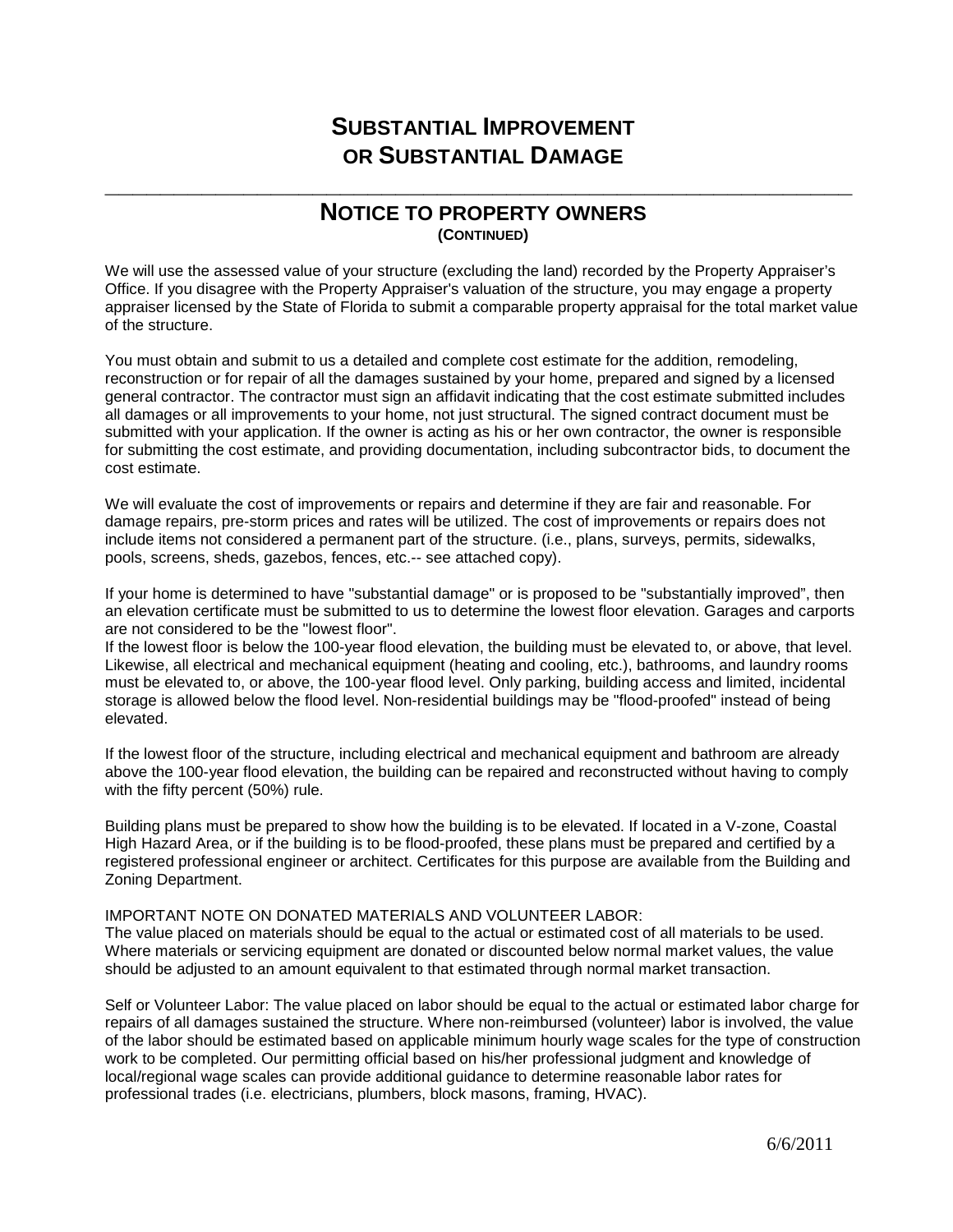### **\_\_\_\_\_\_\_\_\_\_\_\_\_\_\_\_\_\_\_\_\_\_\_\_\_\_\_\_\_\_\_\_\_\_\_\_\_\_\_\_\_\_\_\_\_\_\_\_\_\_\_\_\_\_\_\_\_\_\_\_\_\_\_\_\_\_\_ ITEMS TO BE INCLUDED**

(Please check off each line)

#### **ALL STRUCTURAL ELEMENTS INCLUDING:**

 $\Box$  Spread or continuous foundation footings and pilings

 $\Box$  Monolithic or other types of concrete slabs

 $\Box$  Bearing walls, tie beams and tr usses

[ ] Wood or reinforced concrete decking or roofing

 $\Box$  Floors and ceilings

 $\Box$  Attached decks and porches

 $\Box$  Interior partition walls

□ Exterior wall finishes (e.g., brick, stucco or siding) including painting and decorative moldings

 $\Box$  Windows and doors

 $\Box$  Re-shingling or re-tiling a roof

[ ] Hardware

#### **ALL INTERIOR FINISH ELEMENTS, INCLUDING:**

 $\Box$  Tiling, linoleum, stone or carpet over sub-flooring

 $\Box$  Bathroom tiling and fixtures

 $\Box$  Wall finishes (e.g., drywall, painting, stucco, plaster, paneling, marble or other decorative finishes)

 $\Box$  Kitchen, utility and bathroom cabinets

□ Built-in bookcases, cabinets and furniture

 $\Box$ Hardware

#### **ALL UTILITY AND SERVICE EQUIPMENT, INCLUDING:**

□ HVAC equipment

■ Repair or reconstruction of plumbing and electrical services

 $\Box$  Light fixtures and ceiling fans

[ ] Security systems

 $\Box$  Built-in kitchen appliances

 $\Box$  Central vacuum systems

 $\Box$  Water filtration, conditioning or recirculation systems

**ALSO:**

[Labor and other costs associated with demolishing, removing or altering building components  $\Box$  Overhead and profit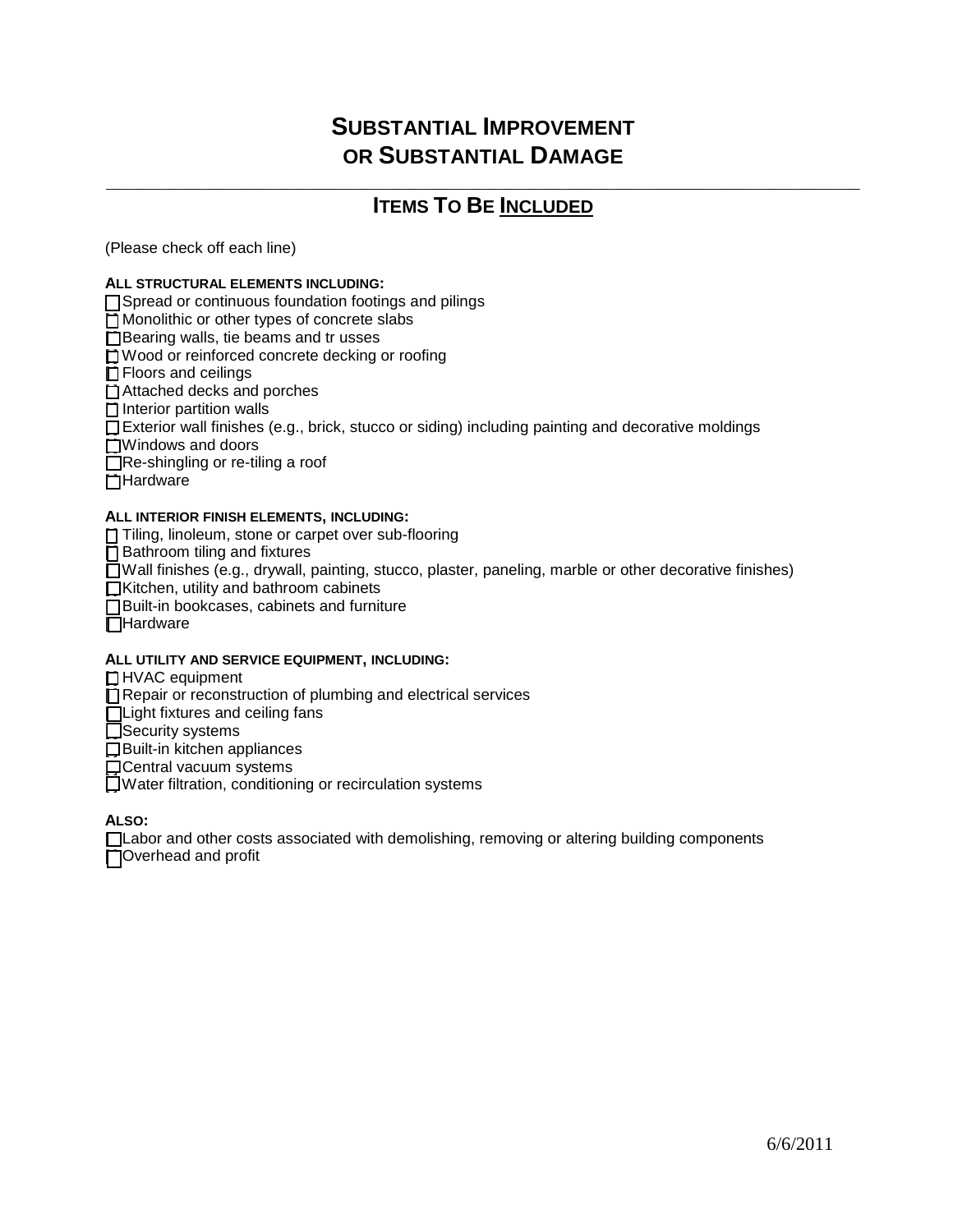**\_\_\_\_\_\_\_\_\_\_\_\_\_\_\_\_\_\_\_\_\_\_\_\_\_\_\_\_\_\_\_\_\_\_\_\_\_\_\_\_\_\_\_\_\_\_\_\_\_\_\_\_\_\_\_\_\_\_\_\_\_\_\_\_\_\_\_**

## **ITEMS TO BE EXCLUDED**

Plans and specifications

Survey costs

Permit fees

Debris removal (e.g., removal of debris from building or lot, dumpster rental, transport fees to landfill and landfill tipping fees), and clean-up (e.g., dirt and mud removal, building dry out, etc.)

Items not considered real property such as: throw rugs (carpeting over finished floors), furniture, refrigerators, appliances which are not built-in, etc.

#### **OUTSIDE IMPROVEMENTS, INCLUDING**:

Landscaping **Sidewalks** Fences **Yard lights** Swimming pools\spa Swimming pools\spa Screened pool enclosures<br>Sheds Sheds Sheds Sheds Sheds Sheds Sheds Sheds Sheds Sheds Sheds Sheds Sheds Sheds Sheds Sheds Sheds Sheds Sh Detached structures (incl. garages) Landscape irrigation systems Docks and Davits Seawalls Driveways

**Gazebos** 

#### **ITEMS REQUIRED TO EVALUATE YOUR APPLICATION**

#### **APPLICANT MUST SUBMIT ALL OF THE FOLLOWING** (please check off each item)**:**

- 1. **Completed and signed application** for substantial damage/improvement review (included in this package).
- 2. **Elevation certificate** if property is located above base flood elevation.
- 3. **Property Owner's Substantial Damage or Substantial Improvement Affidavit** signed, notarized and dated (included in package).
- 4. **Contractor's Substantial Damage or Substantial Improvement Affidavit** signed, notarized and dated (included in package).
- 5. **Estimated Cost** of reconstruction/improvement form (included in package) and all required backup. Include subcontractor's bids and itemized cost lists (see footnote on Cost Estimate Form).
- 7. Copy of **construction contract**. If the owner is the contractor, submit all subcontractor bids to document the cost estimate.
- 6. This **checklist**.
- 7. Copy of construction contract. If the owner is the contractor, submit all subcontractor bids to document the cost estimate.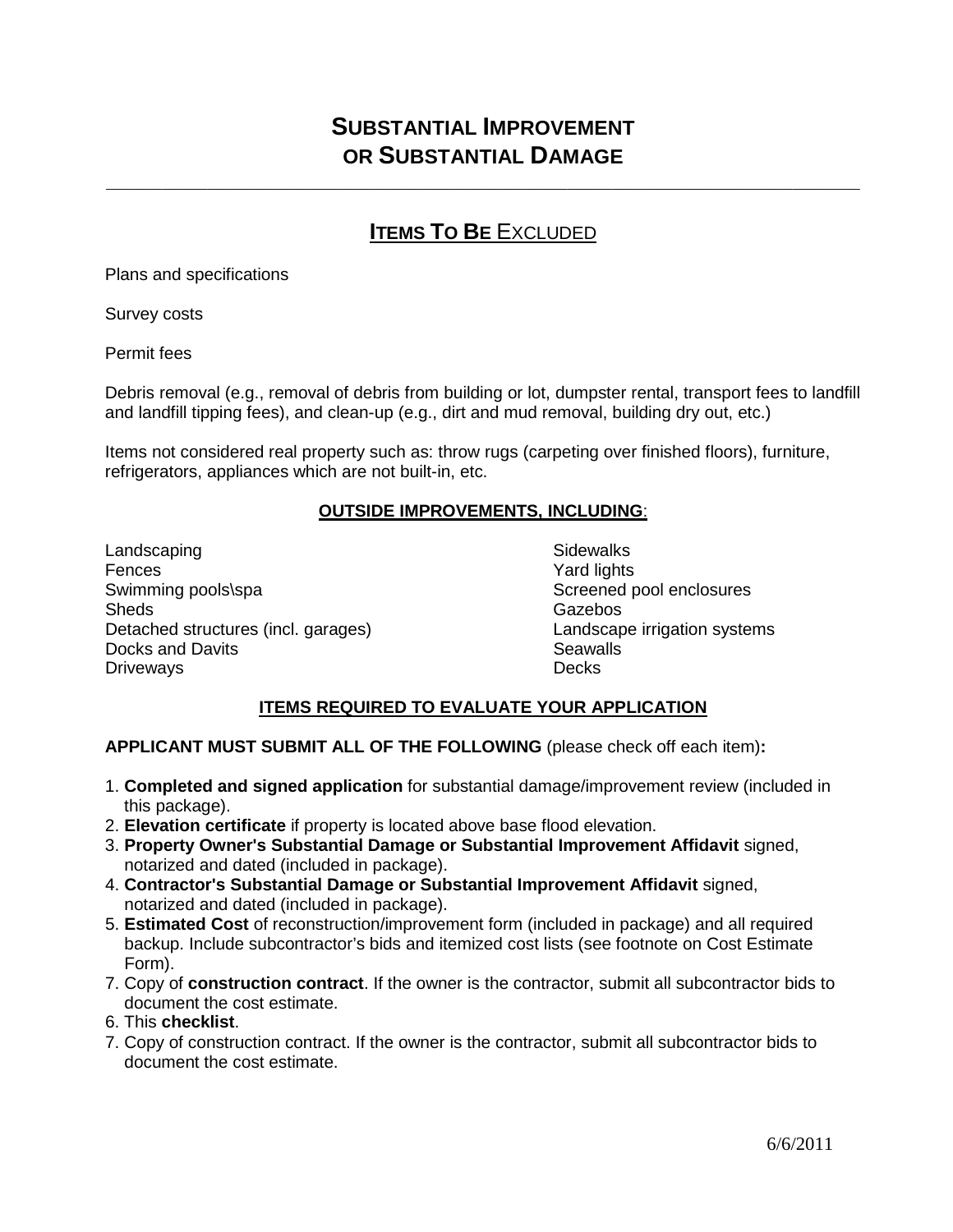**\_\_\_\_\_\_\_\_\_\_\_\_\_\_\_\_\_\_\_\_\_\_\_\_\_\_\_\_\_\_\_\_\_\_\_\_\_\_\_\_\_\_\_\_\_\_\_\_\_\_\_\_\_\_\_\_\_\_\_\_\_\_\_\_\_\_\_**

## **APPLICATION FOR SUBSTANTIAL DAMAGE OR SUBSTANTIAL IMPROVEMENT REVIEW**

| (Excluding garage or carport)                                                                                                                                                     |
|-----------------------------------------------------------------------------------------------------------------------------------------------------------------------------------|
| Check one of the following:                                                                                                                                                       |
| am attaching a State Certified Appraiser's report, valuing the structure at:                                                                                                      |
| I am not attaching a State Certified Appraiser's report and I accept the use of the valuation of<br>my property that has been recorded by the County Property Appraiser's Office. |
| <b>SIGNATURES:</b>                                                                                                                                                                |
|                                                                                                                                                                                   |
|                                                                                                                                                                                   |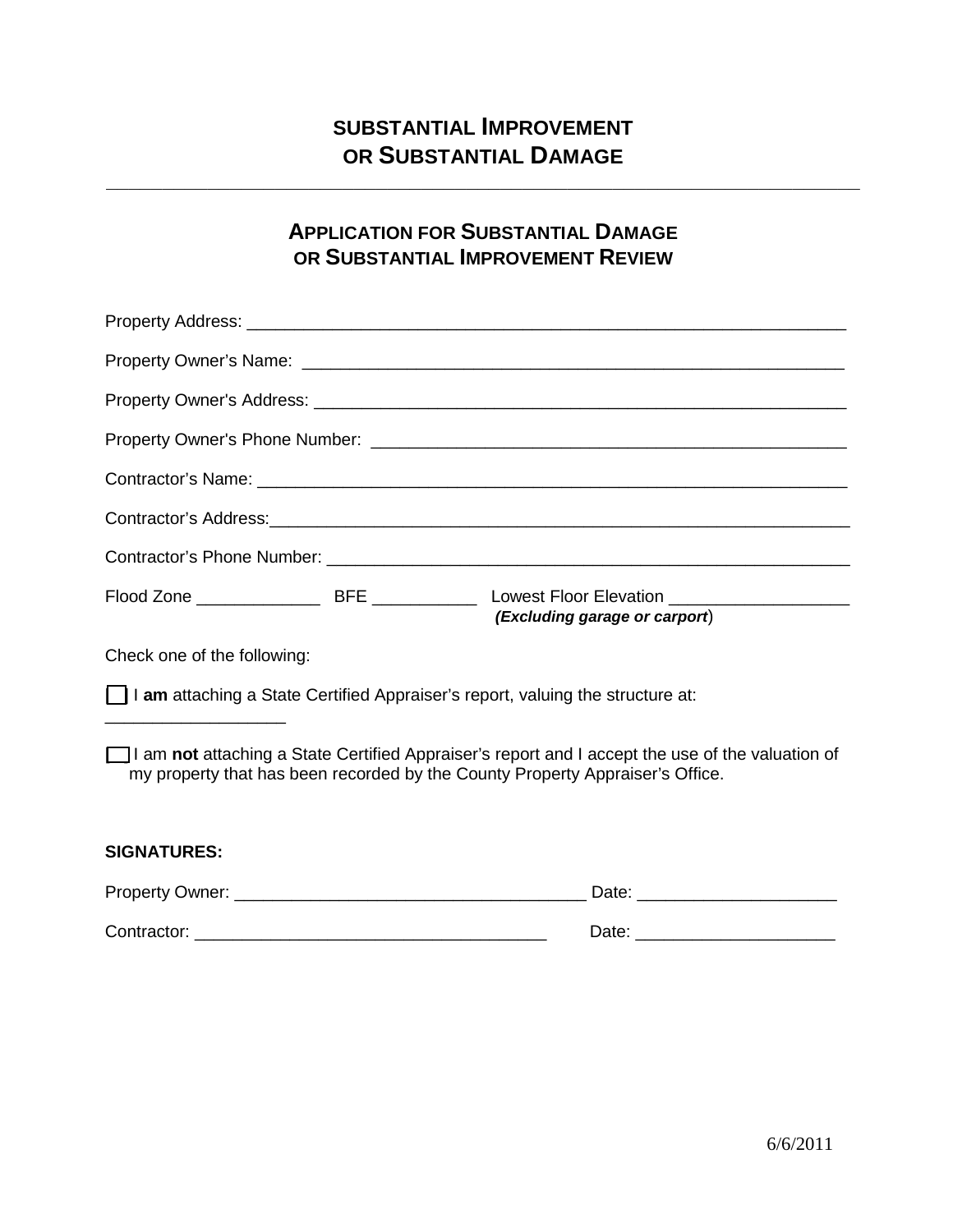**\_\_\_\_\_\_\_\_\_\_\_\_\_\_\_\_\_\_\_\_\_\_\_\_\_\_\_\_\_\_\_\_\_\_\_\_\_\_\_\_\_\_\_\_\_\_\_\_\_\_\_\_\_\_\_\_\_\_\_\_\_\_\_\_\_\_\_**

## **PROPERTY OWNER'S SUBSTANTIAL DAMAGE OR SUBSTANTIAL IMPROVEMENT AFFIDAVIT**

Property Address: **with a strategies of the strategies** of the strategies of the strategies of the strategies of the strategies of the strategies of the strategies of the strategies of the strategies of the strategies of t

Contractor's Name: \_\_\_\_\_\_\_\_\_\_\_\_\_\_\_\_\_\_\_\_\_\_\_\_\_\_\_\_\_\_\_\_\_\_\_\_\_\_\_\_\_\_\_\_\_\_\_\_\_\_\_\_\_\_\_\_\_\_\_\_\_\_\_\_\_\_\_\_\_

Property Owner's Name: \_\_\_\_\_\_\_\_\_\_\_\_\_\_\_\_\_\_\_\_\_\_\_\_\_\_\_\_\_\_\_\_\_\_\_\_\_\_\_\_\_\_\_\_\_\_\_\_\_\_\_\_\_\_\_\_\_\_\_\_\_\_\_\_\_

Property Owner's Address: **Example 20** and 20 and 20 and 20 and 20 and 20 and 20 and 20 and 20 and 20 and 20 and 20 and 20 and 20 and 20 and 20 and 20 and 20 and 20 and 20 and 20 and 20 and 20 and 20 and 20 and 20 and 20 a

Property Owner's Phone Number:

I hereby attest that the list of work and cost estimate submitted with my Substantial Damage or Substantial Improvement Application reflects **ALL OF THE WORK TO BE CONDUCTED** on the subject structure including all additions, improvements and repairs and, if the work is the result of Substantial Damage, this work will return the structure at least to the "before damage" condition and bring the structure into compliance with all applicable codes. Neither I nor any contractor or agent will make any repairs or perform any work on the subject structure other than what has been included in the attached list.

**I UNDERSTAND THAT I AM SUBJECT TO ENFORCEMENT ACTION, WHICH MAY INCLUDE FINES, IF ANY INSPECTION OF THE PROPERTY REVEALS THAT I, OR MY CONTRACTOR, HAVE MADE REPAIRS OR IMPROVEMENTS NOT INCLUDED ON THE ATTACHED LIST OF REPAIRS OR THE APPROVED BUILDING PLANS.**

See attached itemized list.

| STATE OF<br>$\cdot$ |
|---------------------|
|---------------------|

Before me this day personally appeared \_\_\_\_\_\_\_\_\_\_\_\_\_\_\_\_\_\_\_\_\_\_\_\_\_\_\_\_\_\_\_\_\_\_\_\_\_\_\_\_\_, who, being duly sworn, deposes and says that he/she has read, understands, and agrees to comply with all the aforementioned conditions.

\_\_\_\_\_\_\_\_\_\_\_\_\_\_\_\_\_\_\_\_\_\_\_\_\_\_\_\_\_\_\_\_\_\_\_\_\_\_\_\_\_\_\_\_\_\_\_ Property Owner's Signature

Sworn to and subscribed before me this day of  $\qquad \qquad$ , 20.

\_\_\_\_\_\_\_\_\_\_\_\_\_\_\_\_\_\_\_\_\_\_\_\_\_\_\_\_\_\_\_\_\_\_\_\_\_\_\_\_ Notary Public State of My commission expires

6/6/2011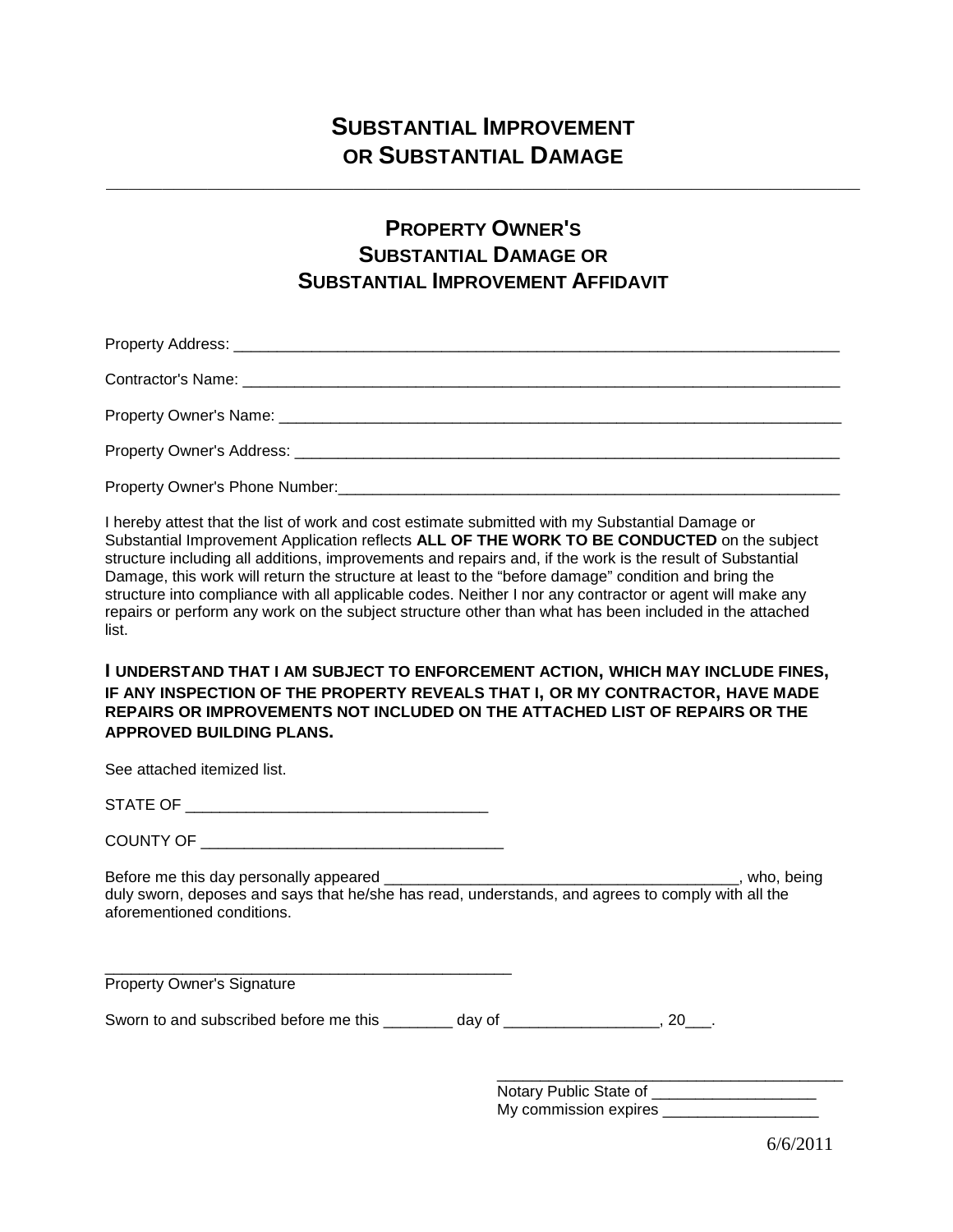**\_\_\_\_\_\_\_\_\_\_\_\_\_\_\_\_\_\_\_\_\_\_\_\_\_\_\_\_\_\_\_\_\_\_\_\_\_\_\_\_\_\_\_\_\_\_\_\_\_\_\_\_\_\_\_\_\_\_\_\_\_\_\_\_\_\_\_**

## **CONTRACTOR'S SUBSTANTIAL DAMAGE OR SUBSTANTIAL IMPROVEMENT AFFIDAVIT**

Property Address: \_\_\_\_\_\_\_\_\_\_\_\_\_\_\_\_\_\_\_\_\_\_\_\_\_\_\_\_\_\_\_\_\_\_\_\_\_\_\_\_\_\_\_\_\_\_\_\_\_\_\_\_\_\_\_\_\_\_\_\_\_\_\_\_\_\_\_\_\_\_ Contractor's Name:  $\Box$ Contractor's Company Name:  $\Box$ 

Contractor's Address: \_\_\_\_\_\_\_\_\_\_\_\_\_\_\_\_\_\_\_\_\_\_\_\_\_\_\_\_\_\_\_\_\_\_\_\_\_\_\_\_\_\_\_\_\_\_\_\_\_\_\_\_\_\_\_\_\_\_\_\_\_\_\_\_\_\_

Contractor's Phone Number: **We are all that the end-of the end-of the end-of the end-of the end-of the end-of the end-of the end-of the end-of the end-of the end-of the end-of the end-of the end-of the end-of the end-of th** 

Contractor's State Registration or Certification Number: \_\_\_\_\_\_\_\_\_\_\_\_\_\_\_\_\_\_\_\_\_\_\_\_\_\_\_\_\_\_\_\_\_\_\_\_\_\_\_\_

Contractor's We Registration Number (if applicable):

I hereby attest that I, or a member of my staff, personally inspected the subject property and produced the attached itemized list of repairs, reconstruction and/or remodeling which are hereby submitted for a Substantial Damage or Substantial Improvement Review. The list of work contains **ALL OF THE WORK TO BE CONDUCTED** on the subject property. If the property sustained Substantial Damage, this list of work will return the structure to at least its condition prior to damage and bring the structure into compliance with all applicable codes. I further attest that all additions, improvements or repairs proposed for the subject building are included in this estimate and that neither I nor any contractor or agent representing me will make any repairs or perform any work on the subject structure other than what has been included in the attached list.

**I UNDERSTAND THAT I AM SUBJECT TO ENFORCEMENT ACTION, WHICH MAY INCLUDE FINES, IF ANY INSPECTION OF THE PROPERTY REVEALS THAT I, OR MY CONTRACTOR, HAVE MADE REPAIRS OR IMPROVEMENTS NOT INCLUDED ON THE ATTACHED LIST OF REPAIRS OR THE APPROVED BUILDING PLANS.**

See attached itemized list. STATE OF \_\_\_\_\_\_\_\_\_\_\_\_\_\_\_\_\_\_\_\_\_\_\_\_\_\_\_\_\_\_\_\_\_\_\_

COUNTY OF QUALITY OF THE COUNTY OF

\_\_\_\_\_\_\_\_\_\_\_\_\_\_\_\_\_\_\_\_\_\_\_\_\_\_\_\_\_\_\_\_\_\_\_\_\_\_\_\_\_\_\_\_\_\_\_

Before me this day personally appeared \_\_\_\_\_\_\_\_\_\_\_\_\_\_\_\_\_\_\_\_\_\_\_\_\_\_\_\_\_\_\_\_\_\_\_\_\_\_\_\_\_, who, being duly sworn, deposes and says that he/she has read, understands, and agrees to comply with all the aforementioned conditions.

Contractor's Signature Sworn to and subscribed before me this day of the subscribed before me this day of the state of the state of the state of the state of the state of the state of the state of the state of the state of the state of the state

> \_\_\_\_\_\_\_\_\_\_\_\_\_\_\_\_\_\_\_\_\_\_\_\_\_\_\_\_\_\_\_\_\_\_\_\_\_\_\_\_ Notary Public State of: \_\_\_\_\_\_\_\_\_\_\_\_\_\_\_\_\_\_\_\_\_\_ My commission expires: \_\_\_\_\_\_\_\_\_\_\_\_\_\_\_\_\_\_\_\_\_